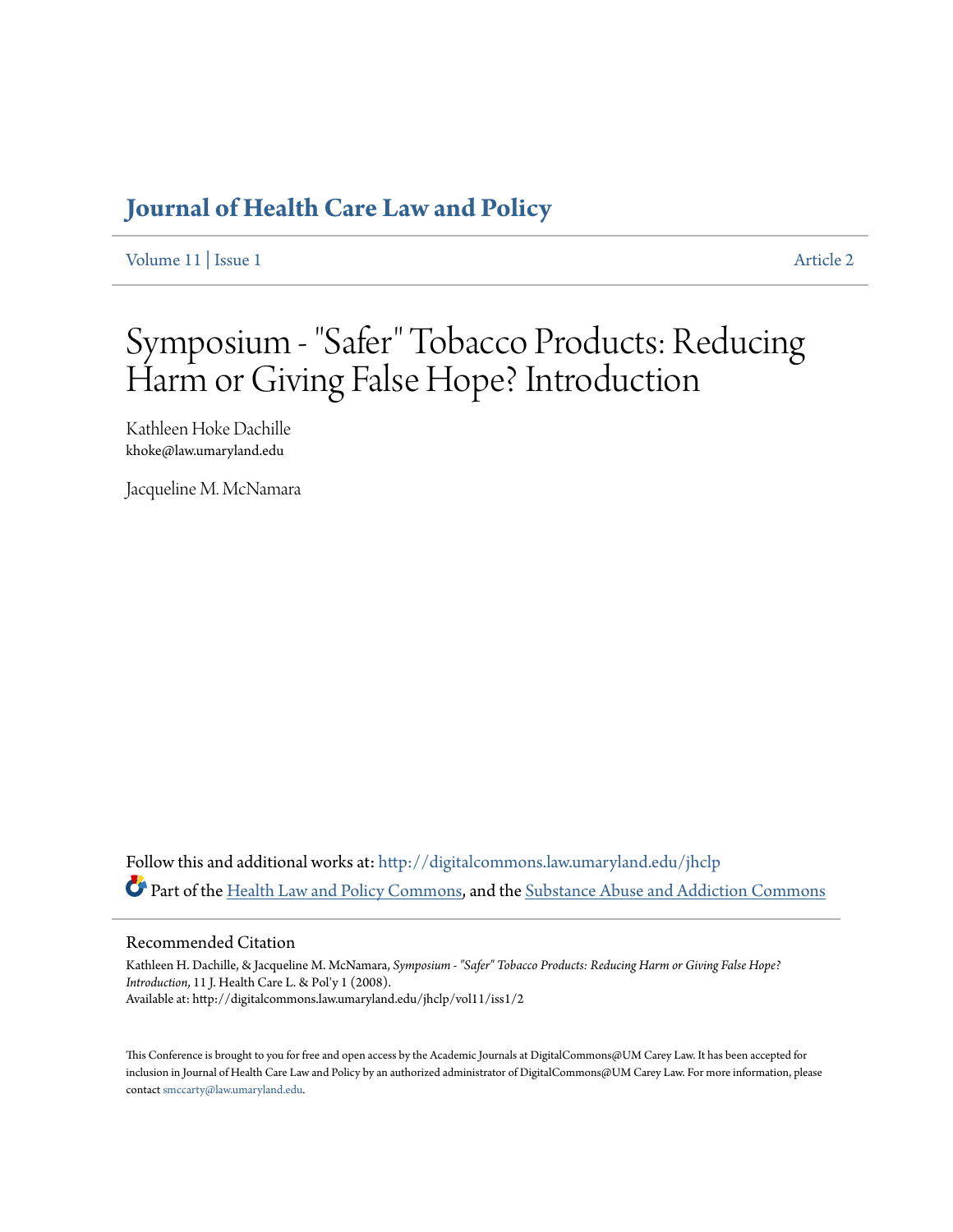## **INTRODUCTION**

### KATHLEEN HOKE DACHILLE\*

### JACQUELINE M. MCNAMARA\*\*

Tobacco control is at a crossroads. The principal goal of this well-established public health movement has been the eradication of tobacco use, a deadly habit that causes tremendous harm while providing no real benefit to society. In the United States, cigarette-caused disease leads to 440,000 deaths annually, one-third of which are caused by cancer; of those, 87% are lung cancer deaths.<sup>1</sup> Because an outright ban on cigarettes and other tobacco products remains impractical and politically impossible, alternative methods to reduce the devastating health effects from tobacco use have been employed. Aimed at reducing consumption, these methods have included public education about the health dangers of smoking and tobacco use, encouraging cessation with assistance from nicotine replacement therapy (NRT), and preventing initiation-especially by minors. These methods have been successful: from 1965 to 1990, the percentage of U.S. adult smokers dropped significantly from an astounding  $65\%$  to a more manageable  $23\%$ <sup>2</sup>

In the 1990s, tobacco control strategy expanded from its focus on the health effects on the smoker, to counteracting the negative health consequences of nonsmokers' exposure, and to reducing secondhand smoke, also known as environmental tobacco smoke  $(ETS)^3$  Tobacco control legislation and regulation

**1.** Am. Cancer Soc'y, Cigarette Smoking, www.cancer.org/docroot/PED/content/PED 10 2X Cigarette Smoking.asp (last visited Jan. 29, 2008). 2. Thomas G. Parish, *Financing Smoking-Related Illness and Smoking Cessation in the United*

Copyright © 2008 by Kathleen Hoke Dachille and Jacqueline M. McNamara.

<sup>\*</sup> Assistant Professor of Law and the Director of the Legal Resource Center for Tobacco Regulation, Litigation and Advocacy, University of Maryland School of Law.

<sup>\*\*</sup> Tobacco Control Law Fellow, Legal Resource Center for Tobacco Regulation, Litigation and Advocacy, University of Maryland School of Law.

*States: Can it be Done?,* 2 **INTERNET** J. **ALLIED** HEALTH **SCI.** & PRACTICE (2004), http://ijahsp.nova.edu/articles/Vol2num1/tom parish\_pac mph.htm; see also Ctrs. for Disease Control & Prevention, *Tobacco Use - United States, 1990-1999,* 48 MORBIDITY & MORTALITY WKLY. REP. 985, 989 (1999) (linking the reduction in cigarette consumption to various factors, such as educating the public, cessation programs, and improvement in treatment programs), *available at* http://www.cdc.gov/mmwr/PDF/wk/mm4843.pdf. The imposition of significant federal and state excise taxes on cigarette sales has also played a critical role in lowering tobacco use. *Id.*

<sup>3.</sup> NAT'L CANCER **INST.,** U.S. DEPT. OF HEALTH & HUMAN SERVS. **STRATEGIES** TO CONTROL **TOBACCO USE IN** THE UNITED STATES: A BLUEPRINT FOR PUBLIC HEALTH **ACTION IN** THE 1990's, at 20-21 (1991). ETS accounts for approximately 50,000 nonsmoking adult deaths annually, 3,400 from lung cancer and 46,000 from heart disease. Am. Lung Ass'n, Secondhand Smoke Fact Sheet, http://www.lungusa.org/site/pp.asp?c=dvLUK9O0E&b=35422 (last visited Jan. 29, 2008); *accord* Ctrs. for Disease Control & Prevention, Fact Sheet: Secondhand Smoke (2006),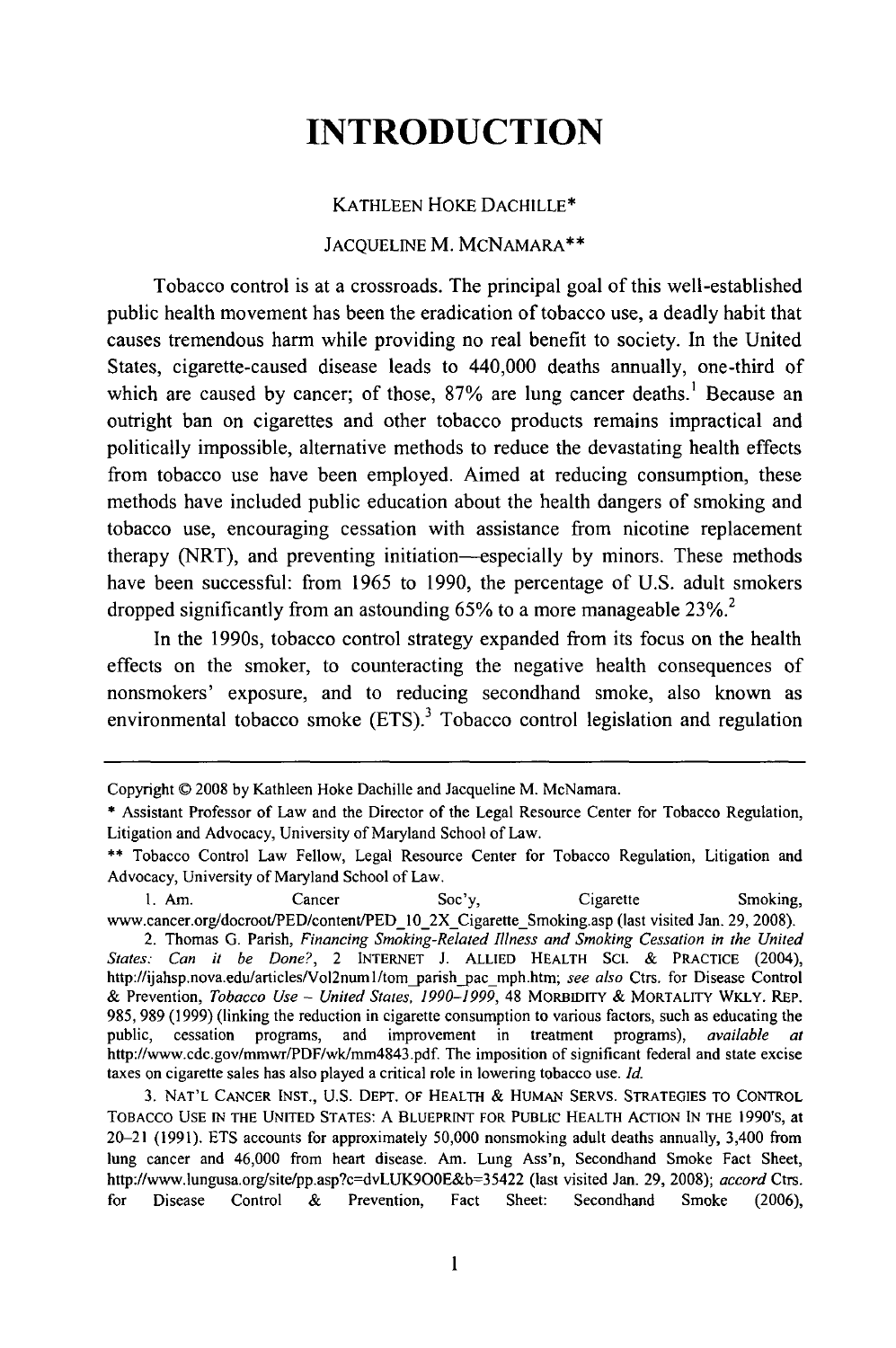designed to protect nonsmoking bystanders from ETS has burgeoned from indoor smoking bans in workplaces and schools to comprehensive bans on smoking—and sometimes total tobacco use—in all public places, including bars and restaurants, to places previously considered untouchable by such bans, including outdoor areas, foster homes, and cars carrying children.<sup>4</sup> Such bans not only protect public health by reducing exposure to toxins contained in ETS, they also help reduce tobacco consumption because people who are prevented from smoking at work and in public places are more likely to smoke fewer cigarettes or to quit smoking public play<br>altogether.<sup>5</sup>

While the decline in smoking prevalence and reduced exposure to ETS are certainly victories that have saved lives and enhanced public health, the current adult smoking prevalence rate, which is nearly  $21\%$ <sup>6</sup> has barely changed since 2004.<sup>7</sup> This begs the question  $why$ ? Could it be that public education on the vagaries of tobacco use has reached its zenith and is no longer capable of effectuating the change in smoking habits necessary to prevent youth initiation and reduce adult smoking prevalence even further? Will NRT and other cessation methods to help smokers quit, which are beneficial to some, remain too costly or ineffectual for others?

4. E.g., ARK. CODE ANN. § 20-27-1903 (Supp. 2007) (prohibiting smoking in automobiles carrying children under six years of age who are restrained in car seats); ARK. CODE ANN. § 9-28-413 (Supp. 2007) (prohibiting the Department of Human Services from placing or permitting a child to remain in a foster home where a foster parent smokes unless it is in the child's best interests to be placed in or to remain in the foster home); MD. CODE ANN., HEALTH-GEN. § 24-504 (West Supp. 2007) (prohibiting smoking in indoor areas open to the public, a government-owned or government-operated means of transportation, and indoor places of employment); CALABASAS, CAL., ORDINANCE ch. 8.12.040(B)(4) (2006) (prohibiting smoking in virtually any public area in Calabasas, California, including outdoor areas where nonsmokers are present), *available at* http://www.bpcnet.com/codes/calabasas.

5. Sherry Emery et al., *Characterizing and Identifying "Hard-Core* **"** *Smokers: Implications for Further Reducing Smoking Prevalence,* 90 AM. J. PUB. HEALTH 387, 393 (2000) ("[B]oth workplace and home smoking bans have been shown to be associated with quitting behavior [among smokers].").

6. In 2006, the adult rate of smoking was 20.8%, which amounts to approximately 45.3 million adults. Ctrs. for Disease Control & Prevention, *Cigarette Smoking Among Adults-United States, 2006,* 56 MORBIDITY & MORTALITY WKLY. REP. 1157, 1157 (2007) [hereinafter *Cigarette Smoking Among Adults 2006], available at* http://www.cdc.gov/mmwr/PDF/wk/mm5644.pdf; Ctrs. for Disease Control & Prevention, *Great American Smokeout* - *November* **15,** *2007,* 56 MORBIDITY & MORTALITY WKLY. REP. 1157, 1157. (2007) [hereinafter *Great American Smokeout], available at* http://www.cdc.gov/mmwr/PDF/wk/mm5644.pdf. Youth smoking rates in 2004 were around 22.3% for high schoolers and 8.1% for middle schoolers. Am. Cancer Soc'y, *supra* note 1. For more statistics on smoking, see Am. Lung Ass'n, Smoking 101 Fact Sheet, http://www.lungusa.org/site/pp.asp?c=dvLUK900E&b=39853 (last visited Jan. 29, 2008).

*7. Compare* Ctrs. for Disease Control & Prevention, *Cigarette Smoking Among Adults-United States, 2004,* 54 MORBIDITY & MORTALITY WKLY REP. 1121, 1121 (2005), *available at* http://www.cdc.gov/mmwr/PDF/wk/mm5444.pdf (20.9% adult smokers in 2004), *with Cigarette Smoking Among Adults 2006, supra* note 6 (20.8% adult smokers in 2006).

http://www.cdc.gov/tobacco/data-statistics/Factsheets/SecondhandSmoke.htm (last visited Jan. 29, 2008).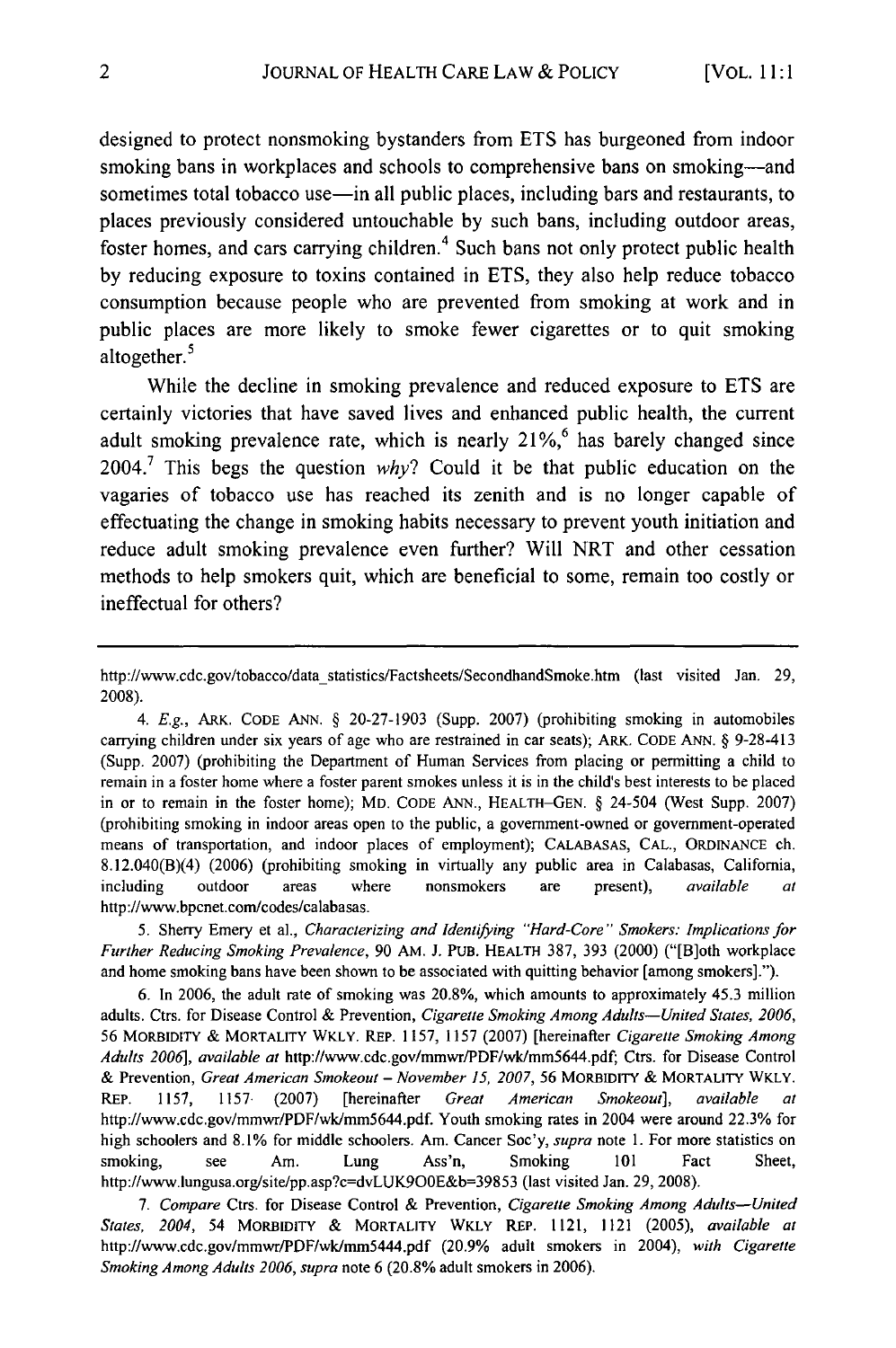**INTRODUCTION** 

The inescapable fact is that some people are simply unable or unwilling to stop smoking, no matter what. $8$  Though laudable, the national health objective of attaining a 12% adult smoking rate by the year 2010 is frankly unreachable even years from then.<sup>9</sup> And even if we were to achieve that goal at some time,  $12\%$  of the U.S. population still represents a significant number of people suffering a great deal of harm from smoking. Overcoming these obstacles will be a major challenge for public health officials, tobacco control advocates, and lawmakers in the 21st century.

As a public health movement, tobacco control's ultimate goal is finding ways to reduce the harm caused by tobacco use—harm to the individual smoker, the smoking population, and the nonsmoking population. Since the negative health effects of cigarettes were first broadly exposed as early as the 1950s, the response of tobacco companies has been to come up with some technological innovation ostensibly designed to reduce smokers' risks of exposure to the harmful chemicals in tobacco smoke.<sup>10</sup> From filtered cigarettes to so-called light and lower-tar cigarettes, smokers have been fooled into switching to allegedly safer cigarettes.<sup>11</sup> New additions to this false marketing include nicotine-free products such as Vector's Quest cigarette<sup>12</sup> and "lower risk" cigarettes such as R.J. Reynolds' Eclipse® product.<sup>13</sup> Time and again, cigarette manufacturers have marketed products with subtle or blatant reduced harm messages while the smoking population has experienced no real reduction in harm from using these supposedly "safer" products.<sup>14</sup>

10. Mitch Zeller, Remarks at the University of Maryland School of Law Symposium: Safer Tobacco Products: Reducing Harm or Giving False Hope? (Apr. 20, 2007) (transcript available in the Legal Resource Center for Tobacco Regulation, Litigation and Advocacy at the University of Maryland School of Law).

*11. See* United States v. Philip Morris USA, Inc., 449 F. Supp. 2d 1, 912-13 **(D.D.C.** 2006) (establishing that cigarette companies knowingly deceived consumers into believing that low-tar cigarettes were less hazardous than full-flavor cigarettes).

<sup>8.</sup> Emery et al., *supra* note 5, at 387-88, 393.

<sup>9. 2</sup> U.S. **DEP'T** OF HEALTH & **HUMAN** SERVS., HEALTHY PEOPLE 2010, at 27-10 (2d ed. 2000), *available at* http://www.healthypeople.gov/Document/pdf/Volume2/27Tobacco.pdf, Asaf Bitton et al., *Reducing Smoking Prevalence to* **10%** *in Five Years,* 286 JAMA 2733, 2733 (2001); David Mendez & Kenneth E. Warner, *Adult Cigarette Smoking Prevalence: Declining as Expected (Not as Desired), 94* AM. J. **PUB.** HEALTH 251, 252 (2004); David Mendez & Kenneth E. Warner, *Smoking Prevalence in 2010: Why the Healthy People Goal Is Unattainable,* 90 AM. J. PUB. HEALTH 401,403 (2000).

<sup>12.</sup> Press Release, Matthew L. Myers, President, Campaign for Tobacco-Free Kids, Vector's Claims About "Nicotine-Free Cigarettes" Underscores Need for Congress to Grant FDA Authority over All Tobacco Products (Jan. 30, 2003), *available at* http://www.tobaccofreekids.org/Script/DisplayPressRelease.php3?Display=593&zoom-highlight-vectr.

<sup>13.</sup> Press Release, Campaign for Tobacco-Free Kids, New Scientific Study Contradicts R.J. Reynolds' Claims that Eclipse is a "Reduced-Risk" Cigarette (Oct. 4, 2000), http://www.tobaccofreekids.org/Script/DisplayPressRelease.php3?Dispay=305.

<sup>14.</sup> *See* DOROTHY HATSUKAMI & **STEPHEN HECT, UNIV.** OF MINN. TRANSDICIPLINARY **TOBACCO** USE RESEARCH CTR., HOPE OR HAzARD? WHAT RESEARCH TELLS **US** ABOUT "POTENTIALLY **REDUCED-**ExPoSURE" **TOBACCO PRODUCTS** 4-5 (2005), *avalaible at*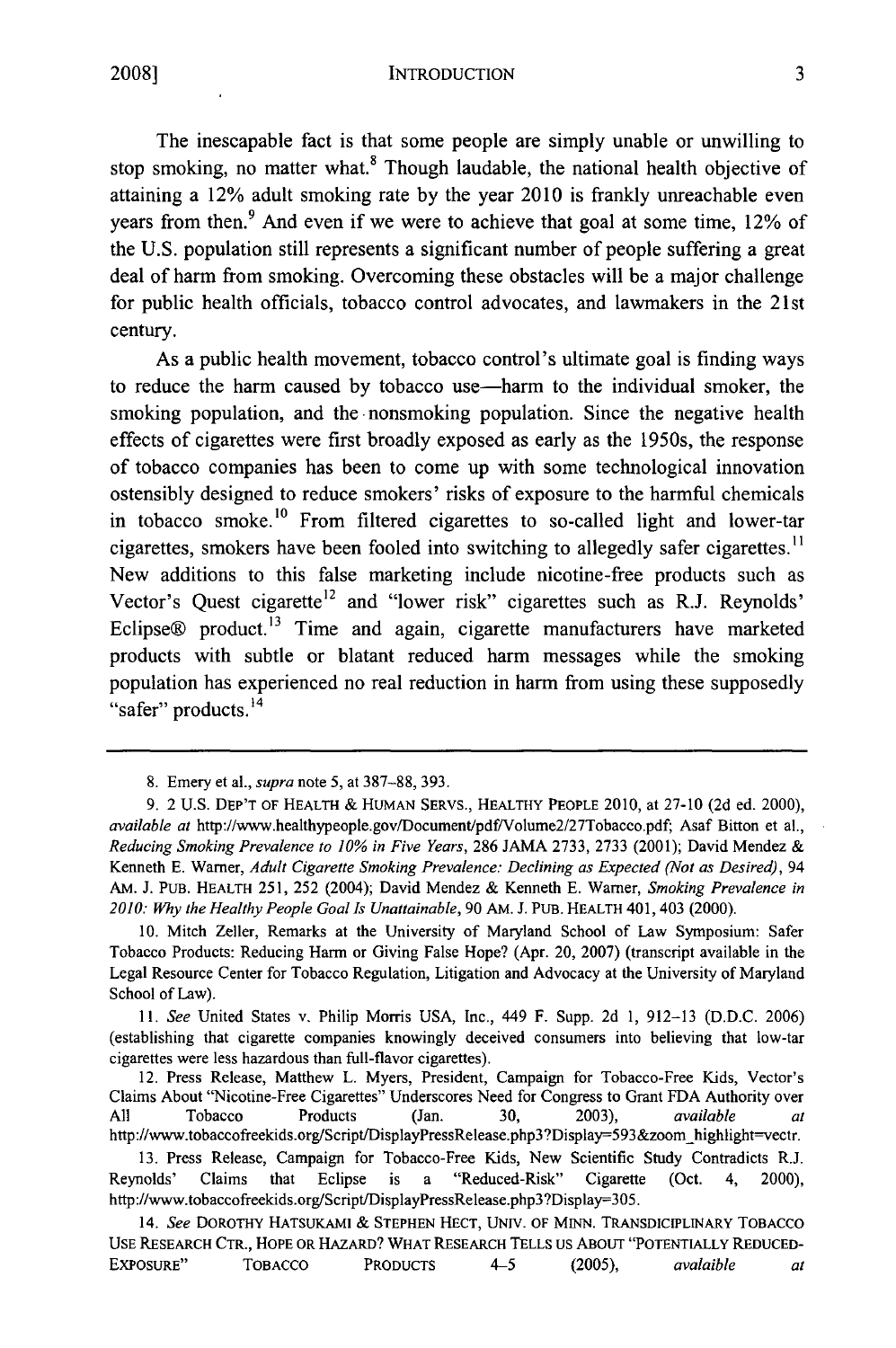Given the lack of success in obliterating tobacco use, proponents of true reduced harm products have begun to tout smokeless tobacco products as a suitable, "healthier" alternative to the combustible cigarette. **1 <sup>5</sup>**Focused on "snus," a smokeless product popular in Sweden and now being test marketed in the U.S., the debate about the health properties of smokeless tobacco vis-à-vis cigarettes is a rancorous one, and puts public health and tobacco control advocates in an awkward position. How can one promote use of a product, albeit one less dangerous than cigarettes, that nevertheless may cause cancer and kill people who use it?<sup>16</sup> The dynamics of this debate reach a zenith when the possibility of potentially reduced harm combustible tobacco products enters the fray. To promote the use of a cigarette of any kind simply seems beyond the role of public health and tobacco control advocates.

This leaves public health professionals and those in the tobacco control movement with critical questions in terms of goals and policies: Do we as a community persist with the abstinence-only approach despite knowing that we may not move much lower than a 20%—one in five adults—smoking prevalence? Do we wave the white flag and simply accept the excessive toll of serious disease and death that will continue to befall the hard-core smoking population in generations to come? Or do we seek to somehow ameliorate the harm to this population by fostering the manufacture of safer, consumer-acceptable products to those for whom quitting is not an option? If we choose the latter, how do we ensure that the tobacco industry, which has traditionally deceived the public about the dangers of its products, acts with integrity in developing and marketing safer products? How should the federal and state governments act to protect consumers against confusing, misleading, or blatantly false claims? What is the role of litigation in the reduced harm arena?

On April 20, 2007, the University of Maryland School of Law hosted a firstof-its-kind symposium on the issue of reduced harm tobacco products, an event in which all perspectives were welcomed and debated respectfully. More than

http://www.tturc.umn.edu/documents/hope or hazard-3.pdf (explaining that there is no convincing evidence to support the claims that some tobacco products result in reduced harm exposure to toxins or reduced risk of tobacco-related disease).

<sup>15.</sup> INST. OF MED., CLEARING THE SMOKE 82, 92-93 (Kathleen Stratton et al. eds., 2001).

<sup>16.</sup> *E.g.,* Neil A. Accortt et al., *Chronic Disease Mortality in a Cohort of Smokeless Tobacco Users, 156* AM. J. EPIDEMIOLOGY 730, 736 (2002) (concluding "that smokeless tobacco use is a safer alternative than continued cigarette smoking" based on evidence from a study of smokeless tobacco users); Juhua Luo et al., *Oral Use of Swedish Moist Snuff (Snus) and Risk for Cancer of the Mouth, Lung, and Pancreas in Male Construction Workers: A Retrospective Cohort Study,* 369 LANCET 2015, 2019 (2007) (finding that oral use of snus may be associated with an increased risk of pancreatic cancer); Am. Cancer Soc'y, Smokeless Tobacco and How to Quit, http://www.cancer.org/docroot/PED/content/PED 10 13X Quitting\_Smokeless\_Tobacco.asp (last visited Feb. 27, 2008) (explaining that the use of smokeless tobacco, including snus, "can cause cancer of the mouth and pancreas and many other health problems **.... ").**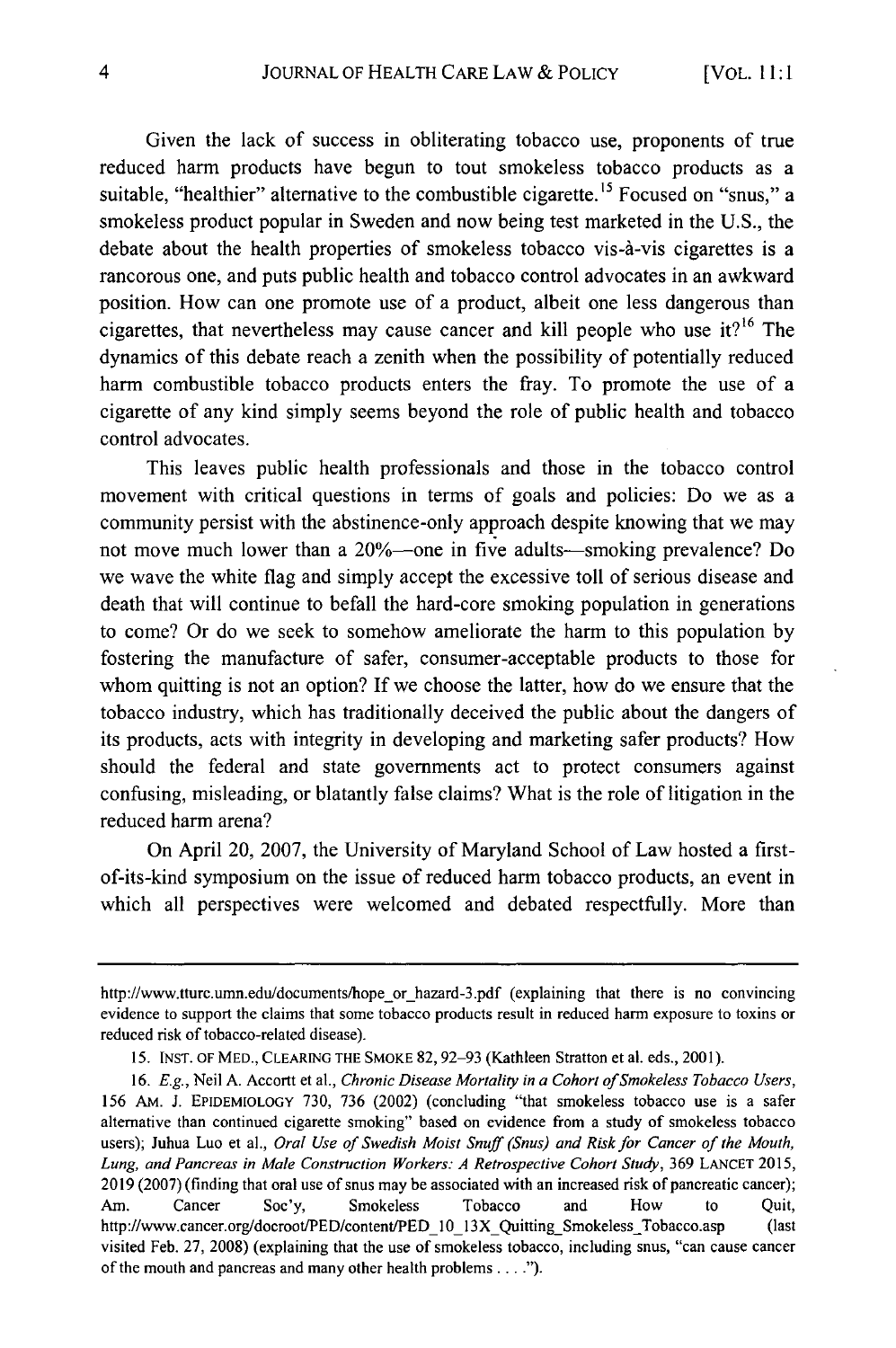INTRODUCTION

seventy-five members of the tobacco control community throughout the U.S. gathered to hear prominent experts and advocates from the fields of public health, science, communications, and law discuss varying perspectives on the issue of *"Safer" Tobacco Products: Reducing Harm or Giving False Hope?* The overarching issue addressed was the possibility and desirability of allowing manufacturers of so-called potentially reduced harm tobacco products to market and sell these products as genuine alternatives to cigarettes so as to minimize the negative health consequences to inveterate smokers, rather than as alternative tobacco products actually designed to secure large profit margins for Big Tobacco.

The articles from the symposium published in this issue of the *Journal of Health Care Law & Policy* tackle the issues raised above. Micah Berman writes about current and potential legal challenges to reduced harm claims, specifically addressing the marketing of smokeless tobacco. Mr. Berman concludes that the cigarette companies' entrance into the smokeless tobacco market is a major development with potential negative public health repercussions. He therefore urges public health advocates to work together to respond appropriately to this development. Christopher Banthin and Richard Daynard delve deeper into the legal arena, explaining the role of litigation in preventing false reduced-harm claims and using the ongoing litigation over the marketing of light and lower-tar cigarettes as a case study. Mr. Banthin and Dr. Daynard discuss how federal preemption of state law claims would be impacted by the passage of legislation pending in Congress that would finally give the Food and Drug Administration authority to regulate tobacco products. David Sweanor and Rachel Grunberger provide a unique perspective, perhaps born of Mr. Sweanor's work in progressive Canada, in arguing that the abstinence-only approach must yield to the more rational reduced-harm approach. Mr. Sweanor and Ms. Grunberger implore the public health community to acknowledge that part of the population will always use tobacco, yet caution that adequate regulation is vital to ensure the best result. Finally, in a piece based on her keynote speech at the symposium, Dr. Cheryl Healton powerfully reminds us of the disastrous consequences of an abstinence-only approach in the context of HIV/AIDS prevention, warning advocates not to repeat that failed public health strategy in the tobacco control realm.